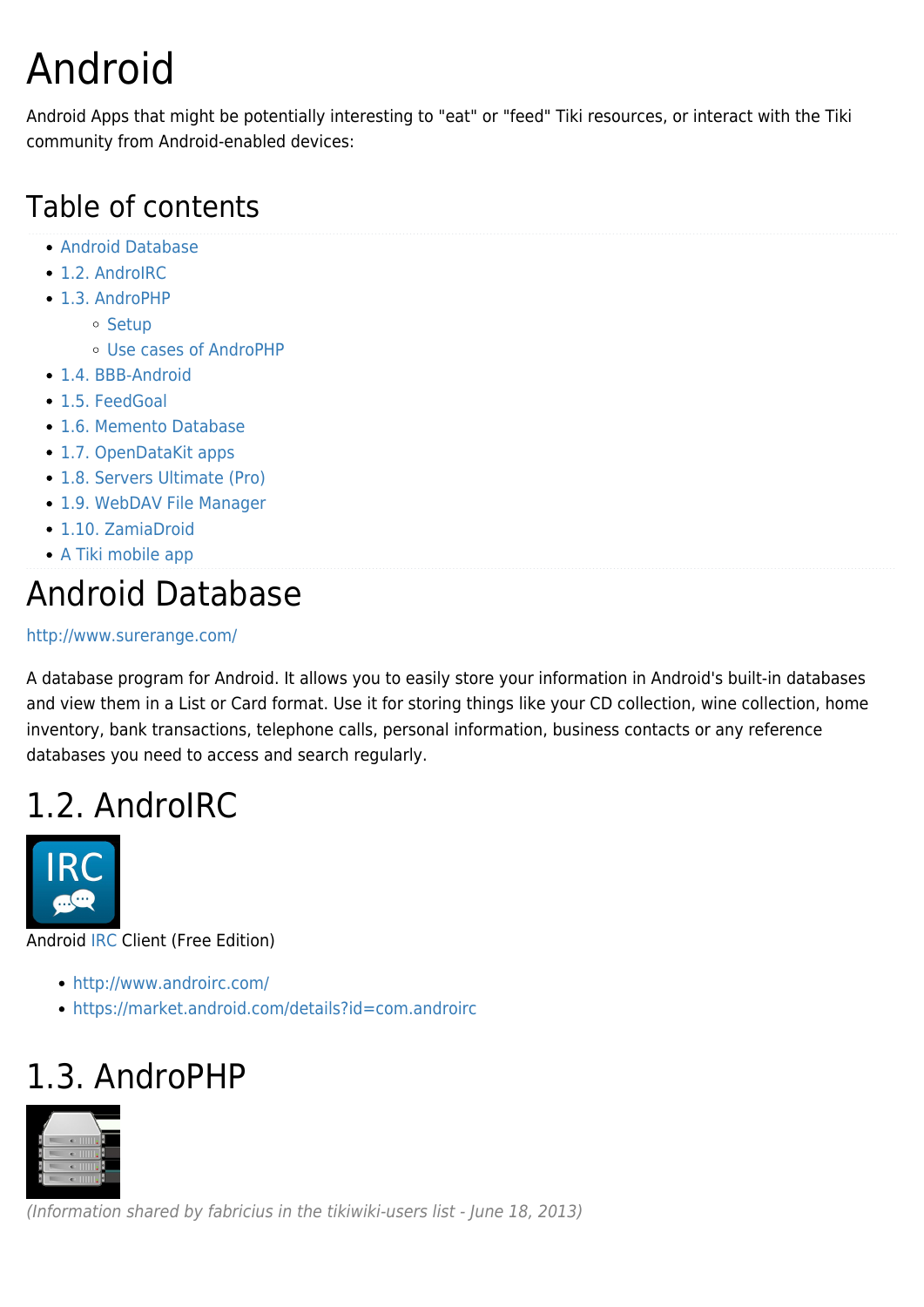#### Setup

Default settings for "AndroPHP":

From another PC use the LAN-IP, which is shown on the default page of the installed running app - for \*example 192.168.2.109\* (in case of problems just mind if you have set static or dynamic DNS in your local Router).

Webport of AndroPHP is 8080 MySQLport of AnroPHP is 3306

Unpack Tiki somewhere on the external or internal Sdcard and alter the path in the AndroPHP settings (mainly selfexplaining, but I will provide a few screenshots anyway).

Reach the installer from your Android: 127.0.0.1:8080/path\_to\_the\_tiki\_root\_from\_the\_set\_webroot

Reach the installer via LAN: 192.168.2.109:8080/path\_to\_the\_tiki\_root\_from\_the\_set\_webroot

Setup a database: same: 127.0.0.1:8080/phpmyadmin or: 192.168.2.109:8080/phpmyadmin

Host/Socket for the local.php to mention in the installation process: Host: 127.0.0.1:3306 (typing "localhost" will mostlikely not work, so use "127.0.0.1")

databasename, database username and password as usual

and all the rest of the installation process is like on any Linux Server

#### Use cases of AndroPHP

Use cases:

- use of Tiki as mobile personal information manager (PIM) and notekeeping wiki (mind that using the Android Server, you can still work on it from your (any) PC, respectively from any client that connects to the Tiki website via LAN/WLAN.
- development of websites whereever you go, without the need of laptop and stuff just throw the 7" or 10" tablet in a small bag and work wherever you like - at the pool, in the city, mountains etc. (very handy for me, whilst I am on a cycling tour).
- take the device and show your Tiki-made presentations at any lecture at any place, from any computer just using the WLAN (or your phones hotspot) and the Tab (or phone)
- use it for ad hoc training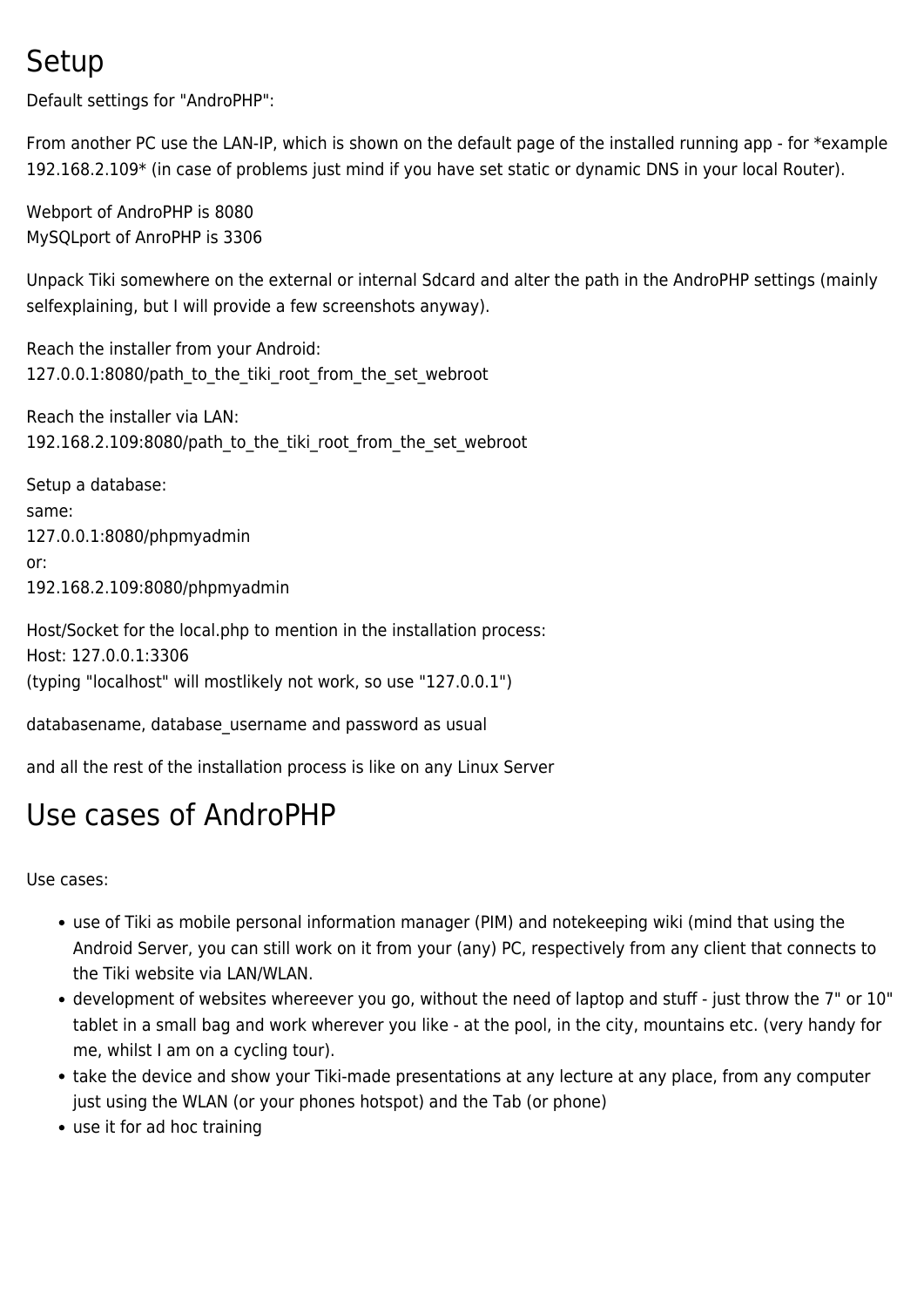## 1.4. BBB-Android



[BigBlueButton](https://tiki.org/BigBlueButton) client for Android. <https://market.android.com/details?id=org.mconf.android.bbbandroid>

## 1.5. FeedGoal



A free RSS reader, to read Tiki resources offline easily.

- <http://code.google.com/p/feedgoal/>
- <http://feedgoal.com/>

### 1.6. Memento Database



Memento Database is a highly flexible and customizable personal database management tool. Created for anyone seeking to store various data on their Android devices, the software enables users to create custom libraries with unique sets of data fields, quickly add new entries and, finally, share entries with friends or colleagues, or export them to other systems with just a few taps.

Main features:

- Storing entries with custom fields;
- Sorting, grouping and filtering entries by any fields;
- 19 types of fields: text, integer, boolean, date/time, rating, currency, image, audio, contact, Google Maps coordinate and others;
- Synchronization with Google Docs.
- Importing and exporting CSV files;
- Password protection (encrypt entries using AES-128).
- Charts: Pie, Line, Bar, Columns, Area, Scatter, Stepped Area.
- Reminders:
- Backing up and restoring data;
- Sending entries via SMS, e-mail, and other available services;
- Barcode scanner, creating entries with data and images retrieved from Google Products;
- Any entry in Memento can be published and made available to your friends or worldwide.
- You can keeping track of everything.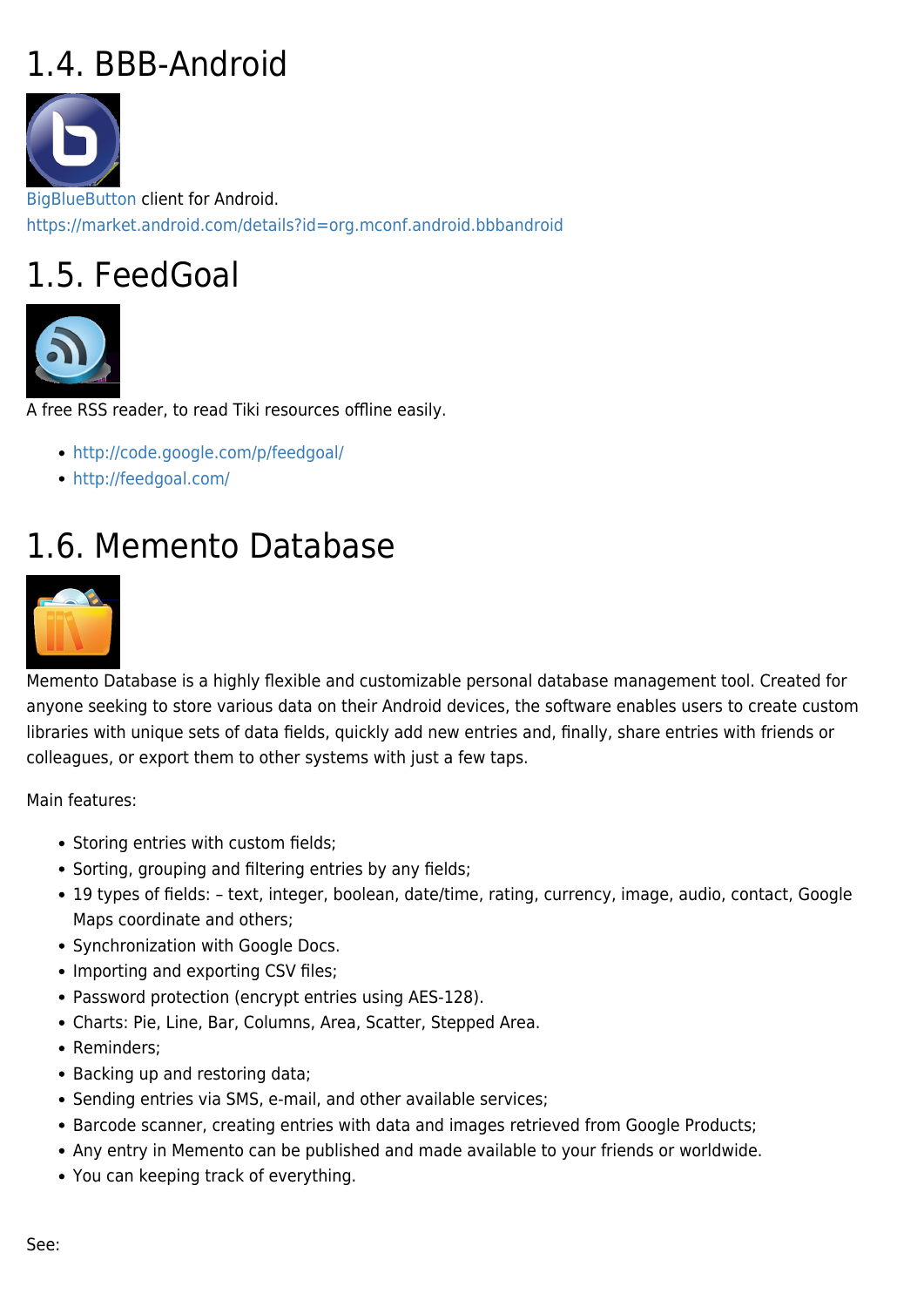<https://play.google.com/store/apps/details?id=com.luckydroid.droidbase>

## 1.7. OpenDataKit apps

Open Data Kit (ODK) is a free and open-source set of tools which help organizations author, field, and manage mobile data collection solutions. ODK provides an out-of-the-box solution for users to:

- 1. Build a data collection form or survey (XLSForm is recommended for larger forms);
- 2. Collect the data on a mobile device and send it to a server; and
- 3. Aggregate the collected data on a server and extract it in useful formats.

See: <http://opendatakit.org>

## 1.8. Servers Ultimate (Pro)



It can be used to set up a wiki on a tablet for training in poor bandwidth locations. Runs on an Android tablet using Servers Ultimate Pro. There is also a "Servers Ultimate" trial version for free which lasts 7 days, and could fit that training period, etc.

Related profile: <http://profiles.tiki.org/wikitablet>

### 1.9. WebDAV File Manager



There a many apps that claim that can manage webdav-powered servers. Tiki requires that the webdav app is able to manage folders with spaces, for instance ("File Galleries"), and not alol seem to do it. **WebDAV File Manager** is a small free application that works outof the box nicely with Tiki webdav powered File Galleries.

See:

<https://play.google.com/store/apps/details?id=jp.ddo.shigadroid.webdavfilemanager>

## 1.10. ZamiaDroid



An opensourced android application that provides a compact tool to integrate new field citations and to create floristic relevés directly on the field, without having to transcript the annotations later, from a paper format to